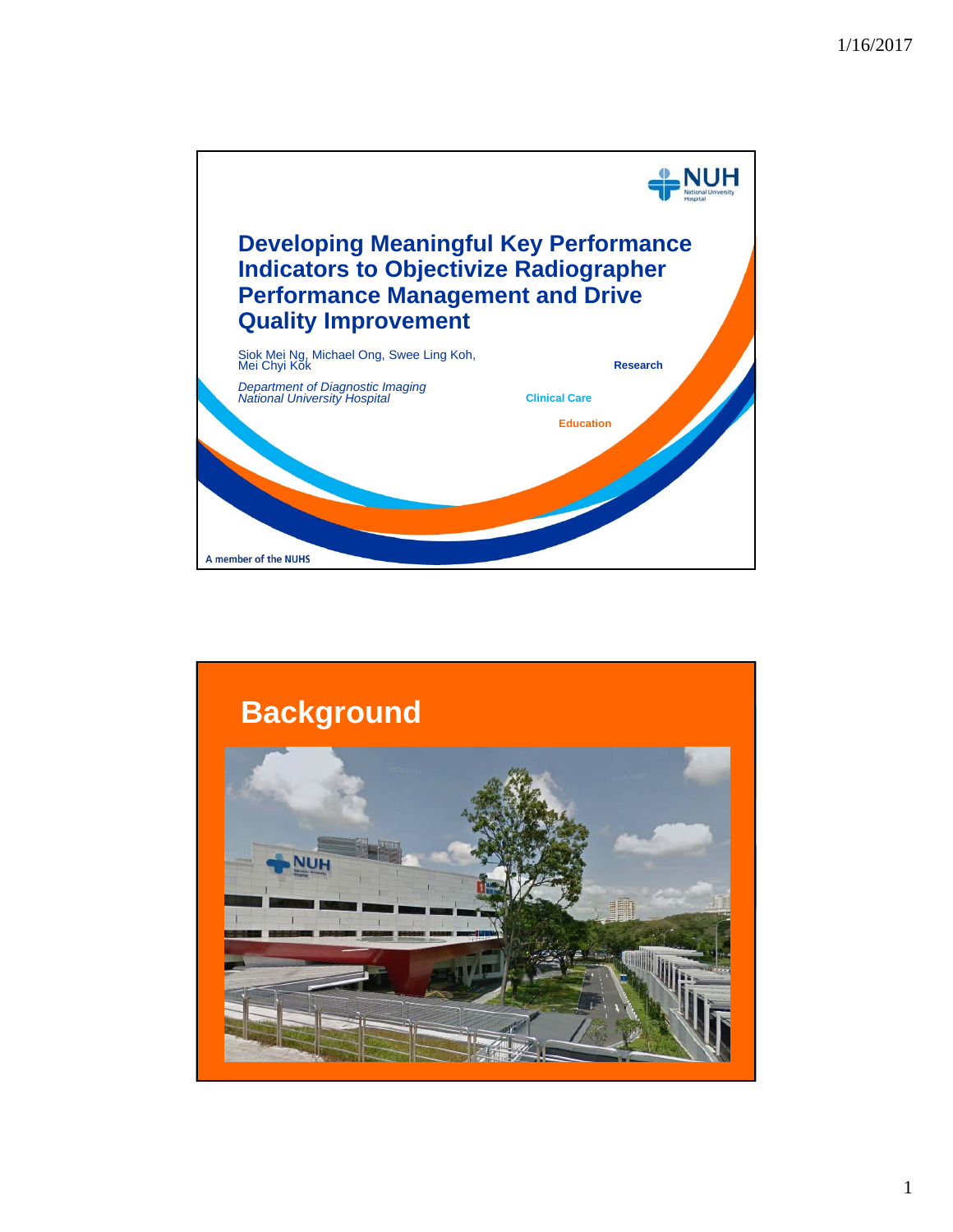

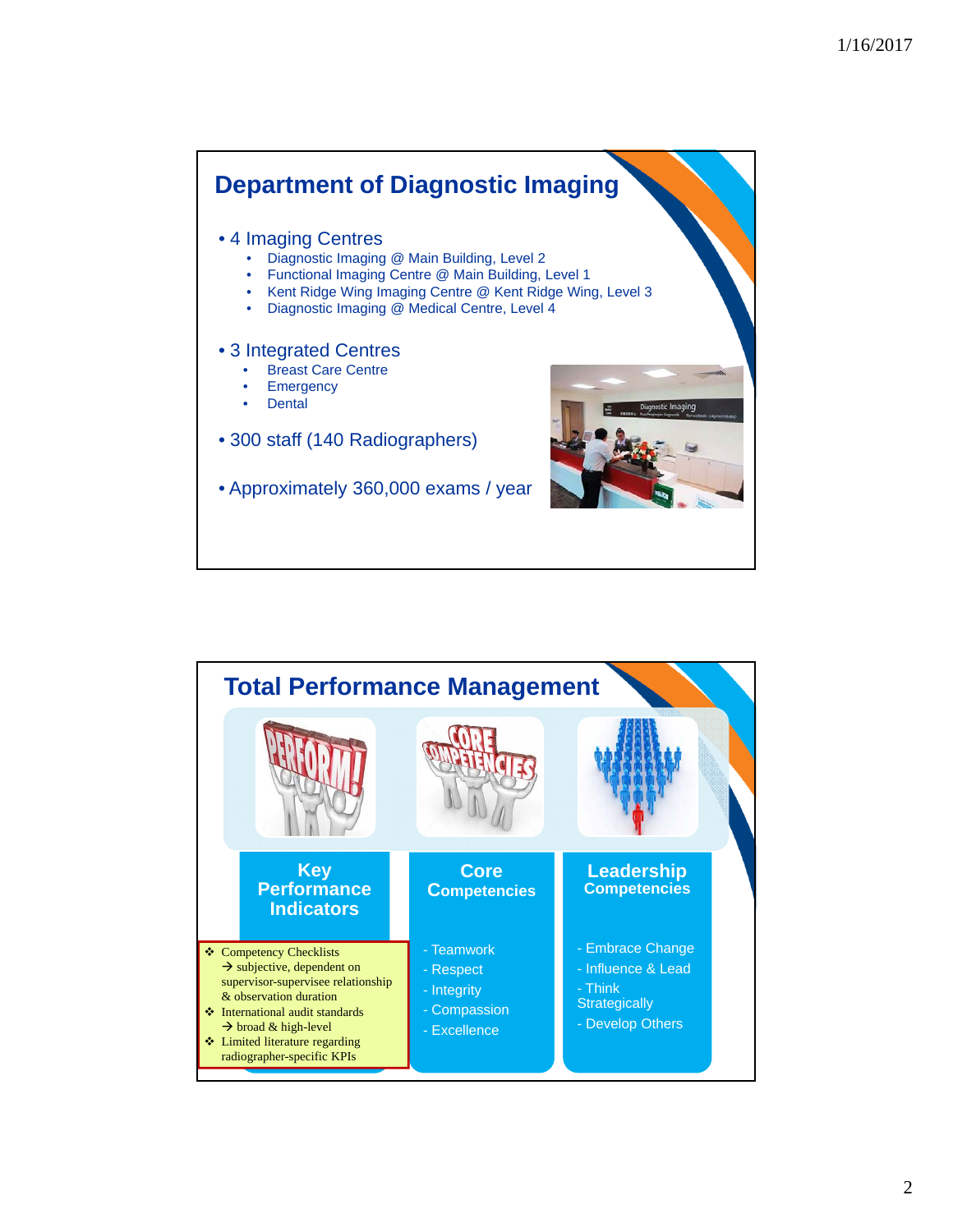# **Why include Key Performance Indicators in Radiographers' total performance management ?**

- Accountability
	- *is the obligation of an individual, team or organization to account for its activities, accept responsibility for them, and to disclose the results in a transparent manner*
- Objectivize performance evaluation – *in relation to the notion of equity or fairness*

*Reference: http://www.businessdictionary.com/definition/accountability.html*

# **Purpose**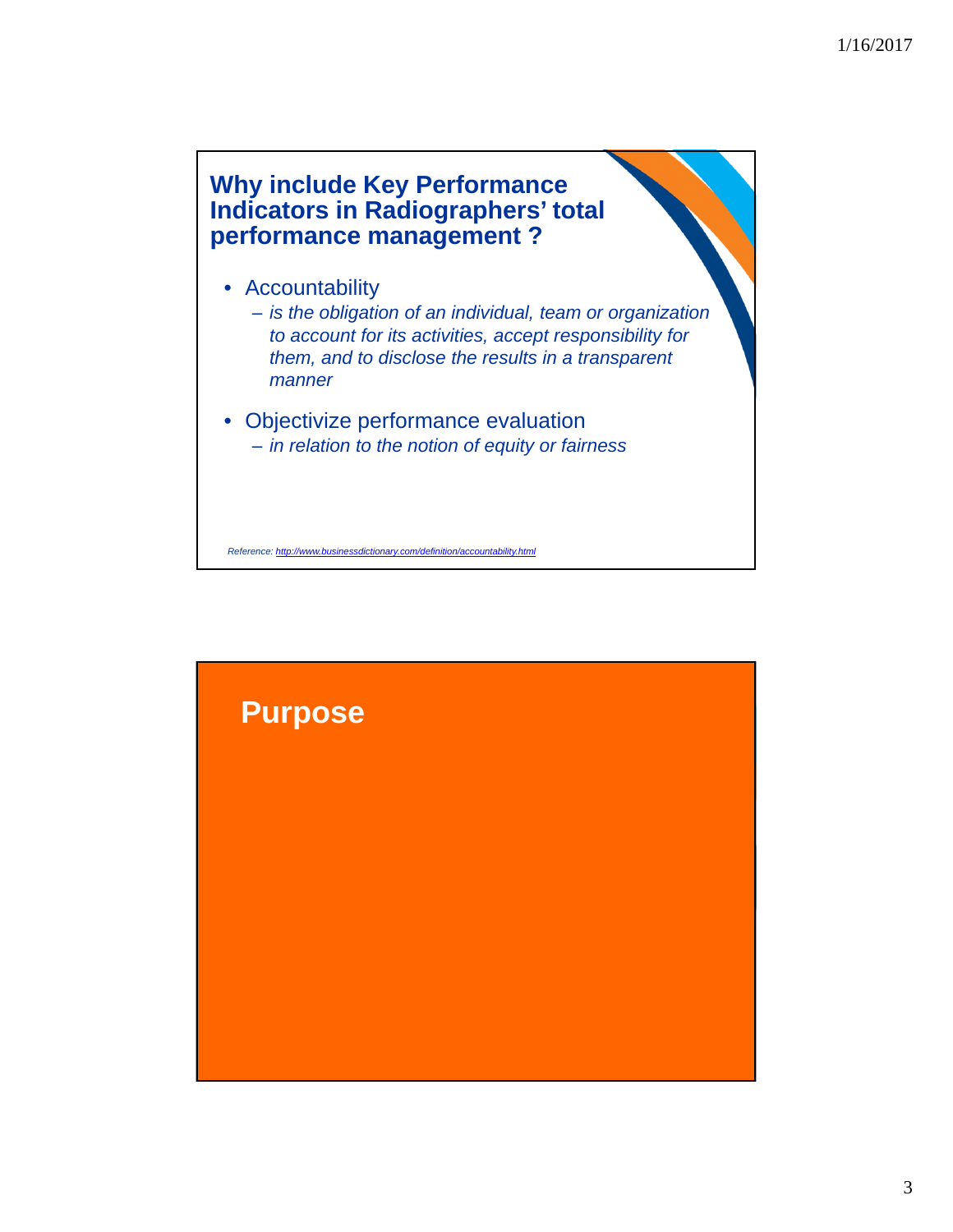

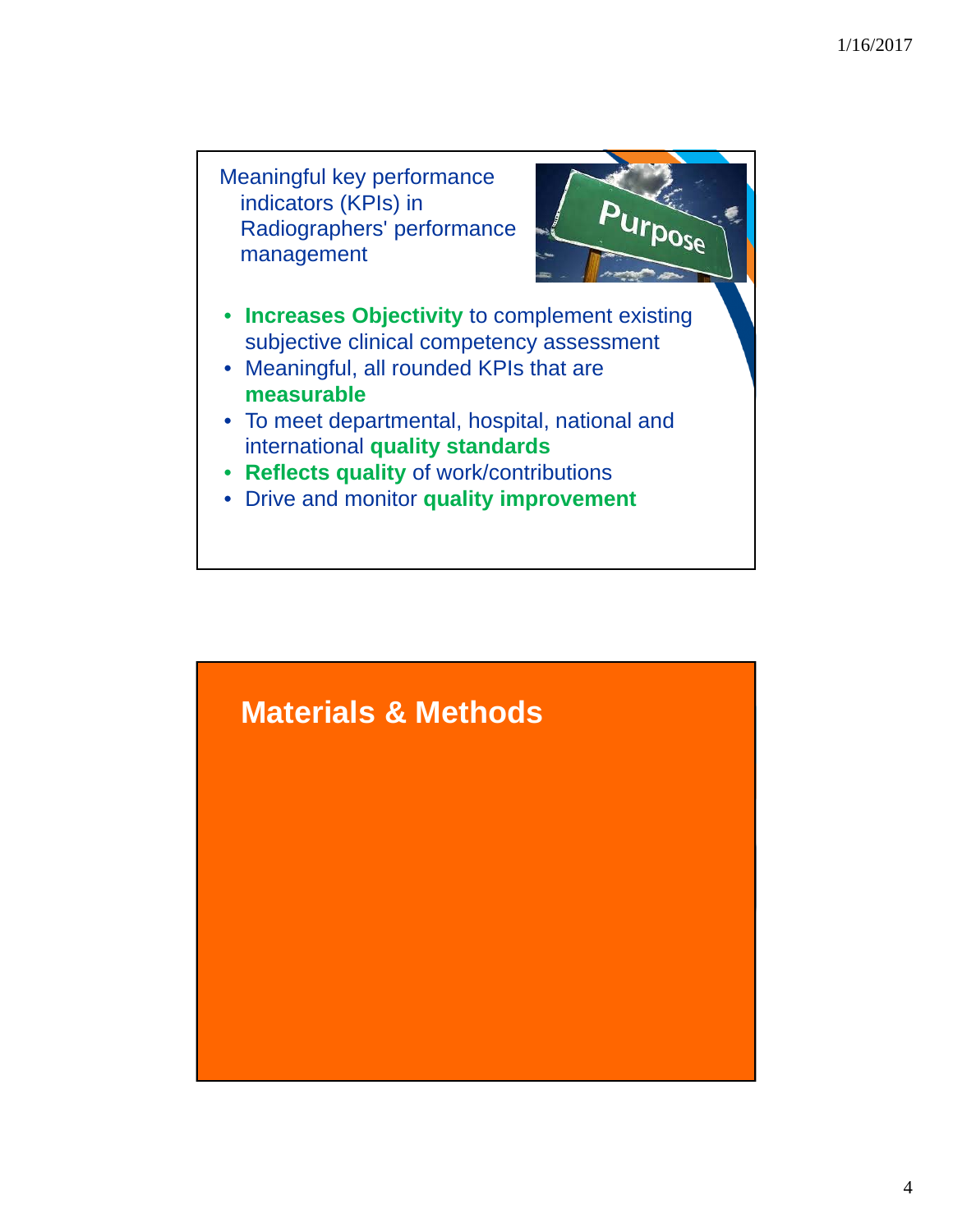

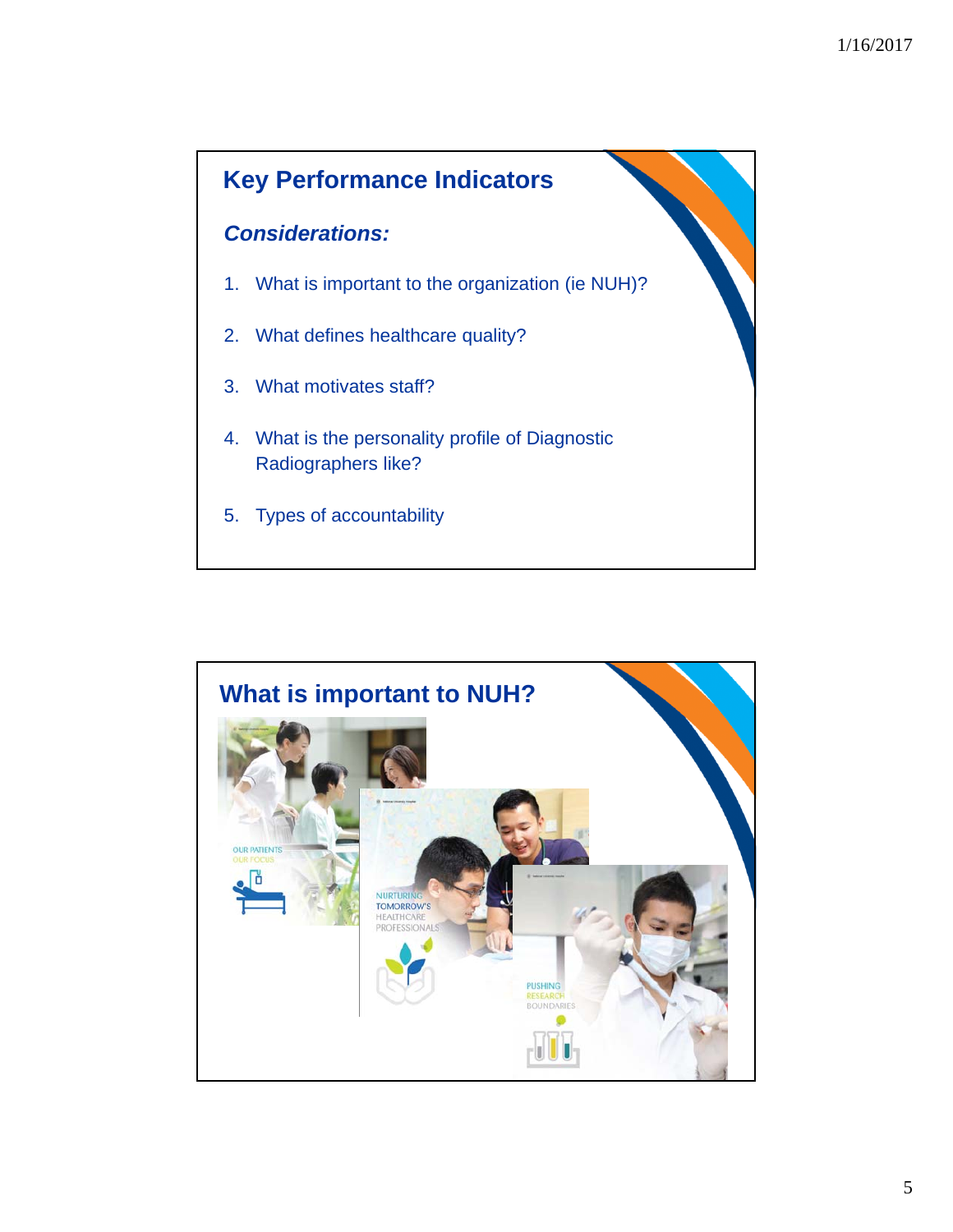# **What defines healthcare quality?**

### **Six Domains of Health Care Quality**

**Safe**: Avoiding harm to patients from the care that is intended to help them.

**Effective**: Providing services based on scientific knowledge to all who could benefit and refraining from providing services to those not likely to benefit (avoiding underuse and misuse, respectively).

**Patient-centered**: Providing care that is respectful of and responsive to individual patient preferences, needs, and values and ensuring that patient values guide all clinical decisions.

**Timely**: Reducing waits and sometimes harmful delays for both those who receive and those who give care.

**Efficient**: Avoiding waste, including waste of equipment, supplies, ideas, and energy.

**Equitable**: Providing care that does not vary in quality because of personal characteristics such as gender, ethnicity, geographic location, and socioeconomic status.



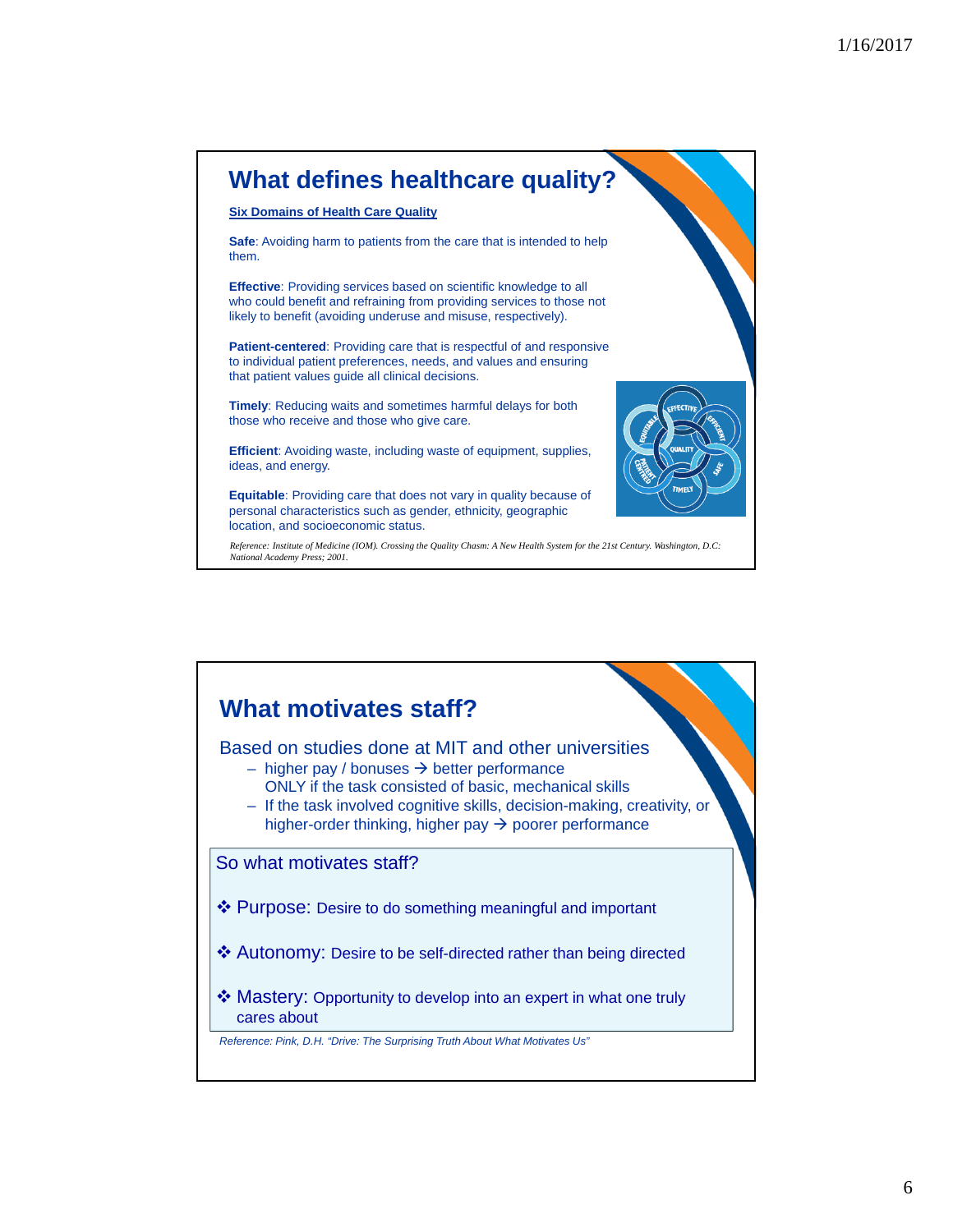



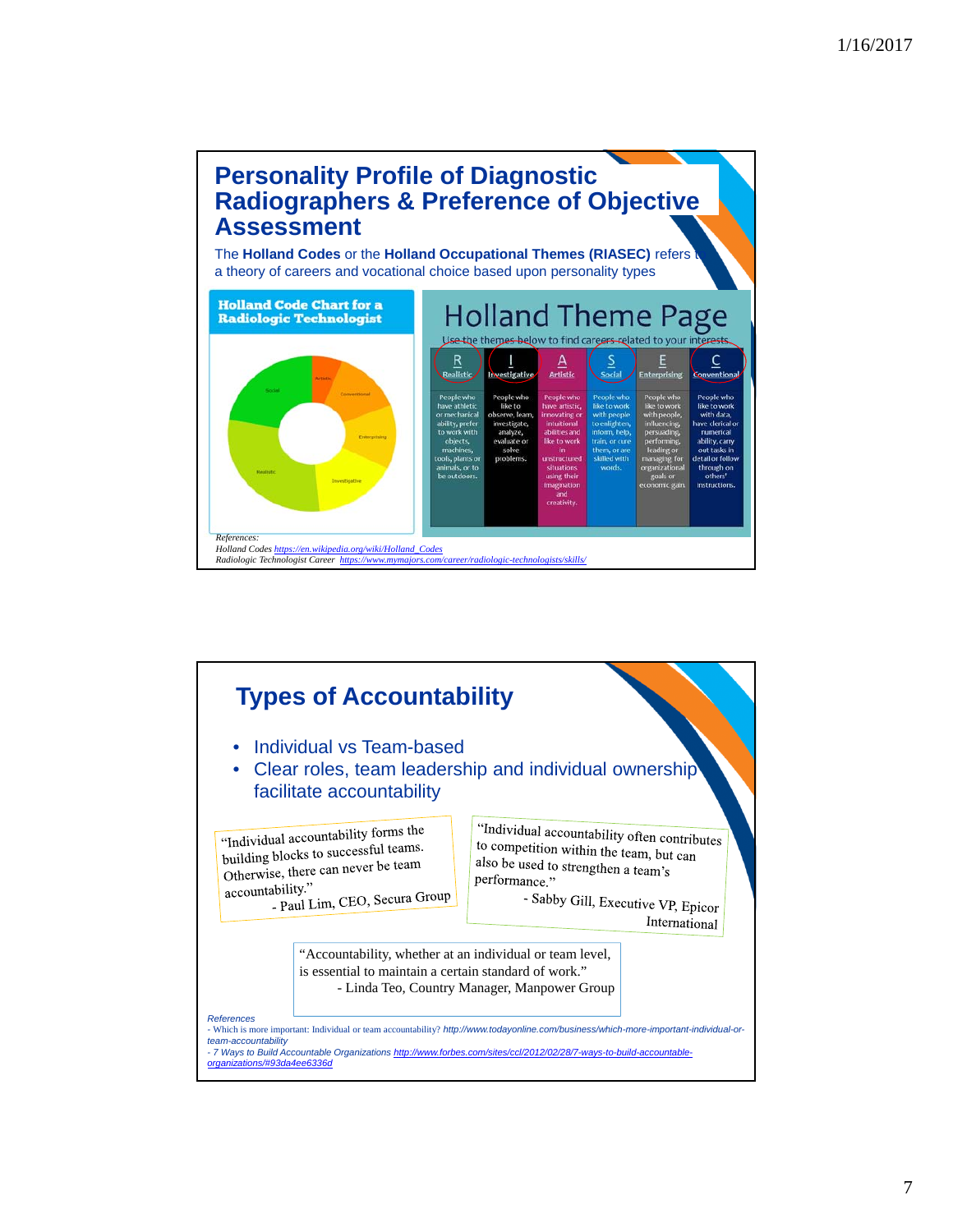| <b>Evolution of</b><br><b>KPIs over 6</b><br>years<br>2010:<br>Competency<br><b>Checklist</b>       | <b>6 Key Performance Indicators</b><br>set based on Institute of Medicine's (IOM) 6 Domains of<br>Quality framework<br>1. Clinical Competency Checklist<br>2. Safety: Patient Identification documentation<br>compliance<br>3. Safety: Hand hygiene<br>4. Workflow Competency: Unspecified images, PACS<br>reject rates, RIS error rate<br>5. Portfolio/responsibilities<br>6. Other contributions<br>Note: KPIs nos. 2-4 were measured by individual<br>compliance rates, compliance rate targets were set.<br>Total workload data was also evaluated. Core<br>Competencies and Leadership Qompetencies were<br>separate categories |      |      | Today:<br>- Competency<br><b>Checklist</b><br>- 11 Key Performance<br><b>Indicators</b><br>- Total Workload,<br>Patient centered &<br><b>Timely indicators</b><br>- Core and Leadership<br>competencies                                                                                                                                                                                                                                                                                                                                                                                                                                                                                                                                                                                                                                                                                                                                                           |      |  |  |
|-----------------------------------------------------------------------------------------------------|--------------------------------------------------------------------------------------------------------------------------------------------------------------------------------------------------------------------------------------------------------------------------------------------------------------------------------------------------------------------------------------------------------------------------------------------------------------------------------------------------------------------------------------------------------------------------------------------------------------------------------------|------|------|-------------------------------------------------------------------------------------------------------------------------------------------------------------------------------------------------------------------------------------------------------------------------------------------------------------------------------------------------------------------------------------------------------------------------------------------------------------------------------------------------------------------------------------------------------------------------------------------------------------------------------------------------------------------------------------------------------------------------------------------------------------------------------------------------------------------------------------------------------------------------------------------------------------------------------------------------------------------|------|--|--|
| 2011<br>2010                                                                                        | 2012                                                                                                                                                                                                                                                                                                                                                                                                                                                                                                                                                                                                                                 | 2013 | 2014 | 2015                                                                                                                                                                                                                                                                                                                                                                                                                                                                                                                                                                                                                                                                                                                                                                                                                                                                                                                                                              | 2016 |  |  |
| Indicators:<br>2. Workflow Competency<br>3. Core Competencies<br>5. Other contributions<br>each KPI | <b>5 Key Performance</b><br>1. Clinical Competency Checklist<br>4. Portfolio/responsibilities<br>Note: Grading on a scale of 1-5 for                                                                                                                                                                                                                                                                                                                                                                                                                                                                                                 |      |      | 9 Key Performance Indicators building on IOM's<br>framework, departmental/hospital/international targets<br>1. Clinical Competency Checklist<br>2. Safety: Patient Identification documentation compliance<br>3. Safety: Hand hygiene compliance<br>4. Safety: General X-ray Reject Rates<br>5. Effectiveness: General X-ray & Modality Image Quality Score<br>6. Modality Indicator: ie. Recall rates (Efficiency), Procedure specific<br>documentation compliance<br>7. RIS-PACS Workflow Competency: Unspecified images, PACS reject rates,<br>RIS error rate<br>8. Training Indicator: Training hours,<br>9. Training Indicator: continuing education attendance rate<br>Note: KPIs nos. 2-8 were measured by individual compliance rates, compliance<br>rate targets were set. Total workload data was also evaluated. Core<br>Competencies, Leadership Competencies, Compliment:Complaint Ratio,<br>Appointment turn-around-times, were separate categories |      |  |  |

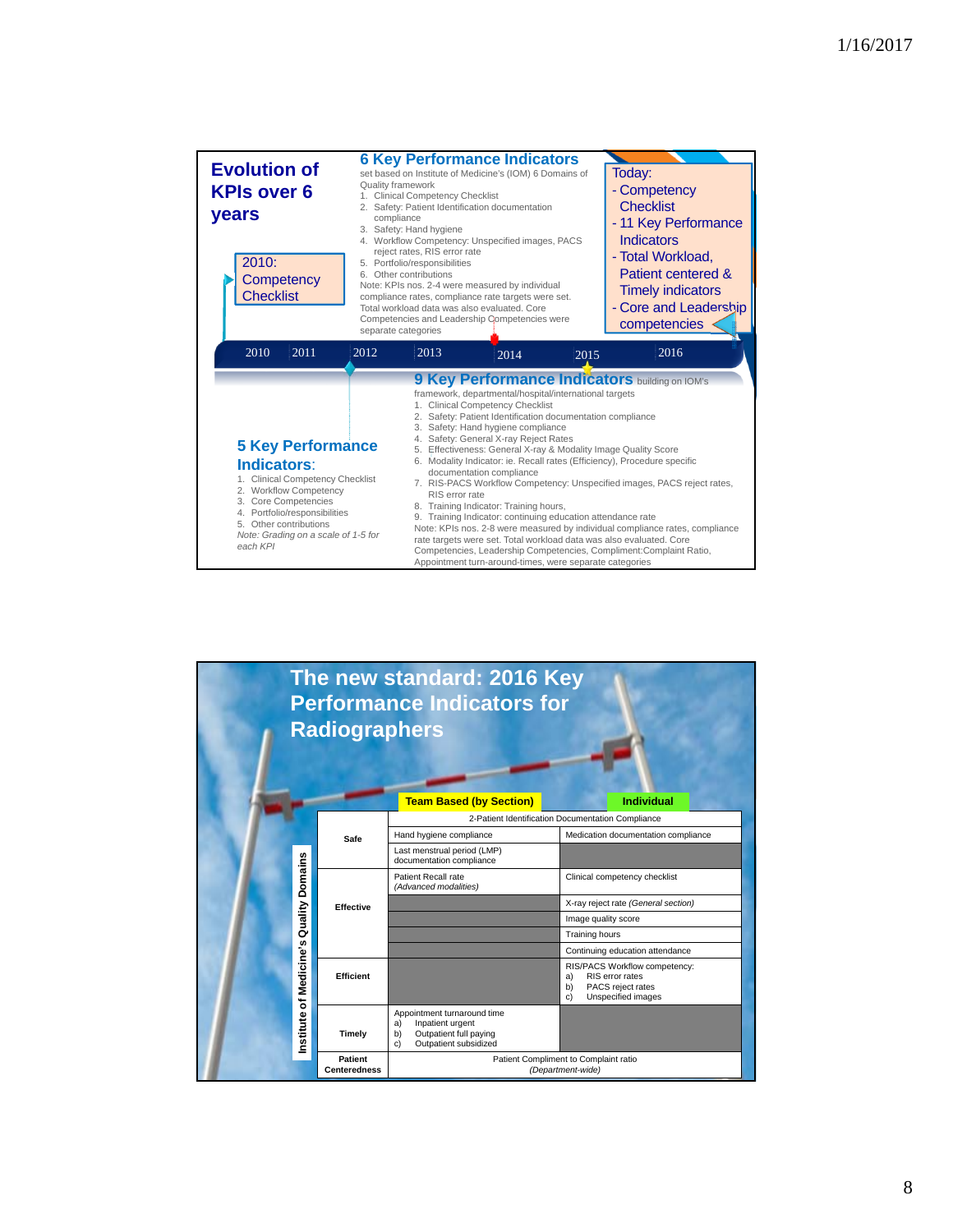

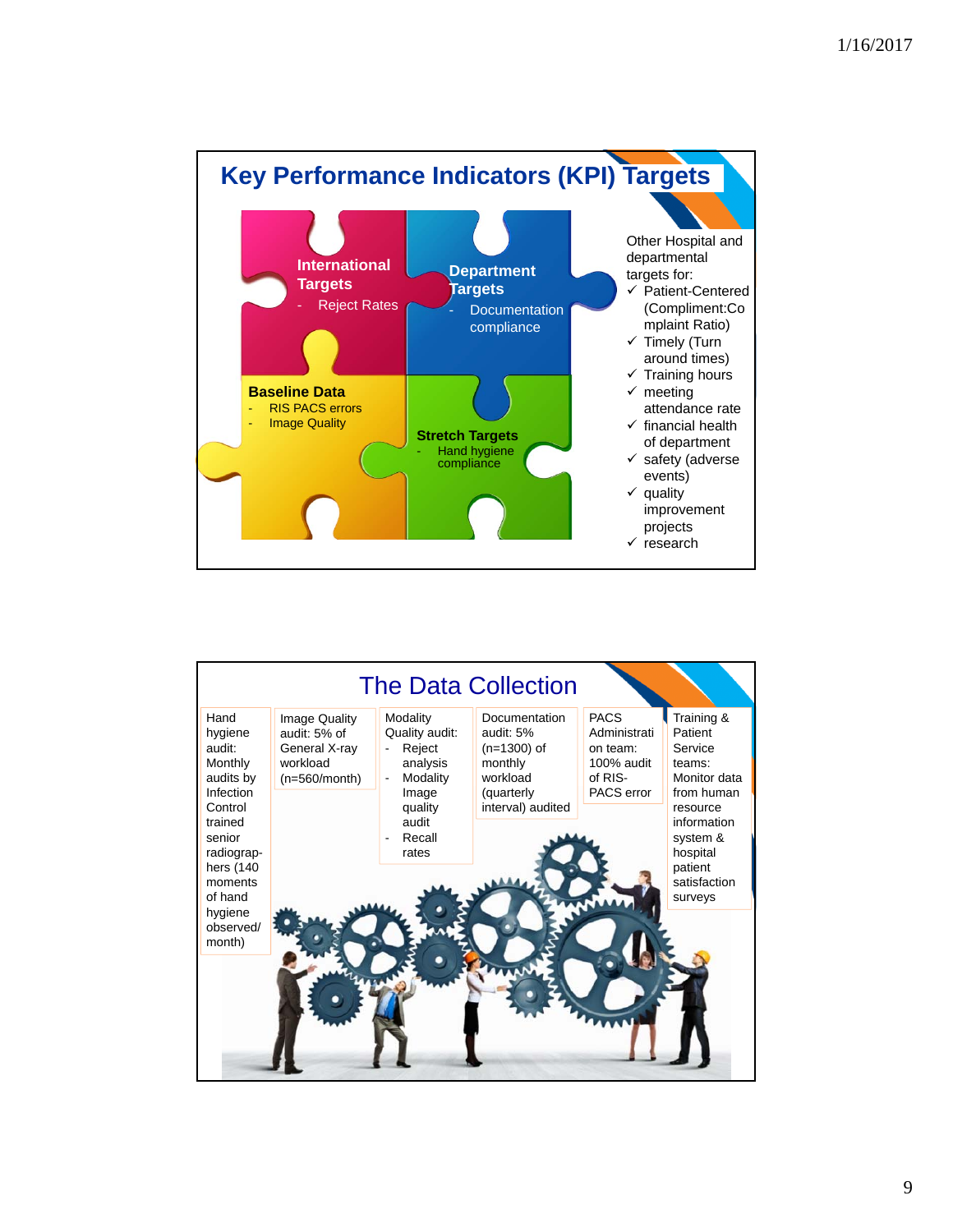

# **Quality Improvement achieved through**

- **Feedback** 
	- Radiographers' meetings
	- Email
	- Section team meetings
	- Open appraisal
- Quality Improvement Projects
- Review of quality data once a month at Departmental Management Meetings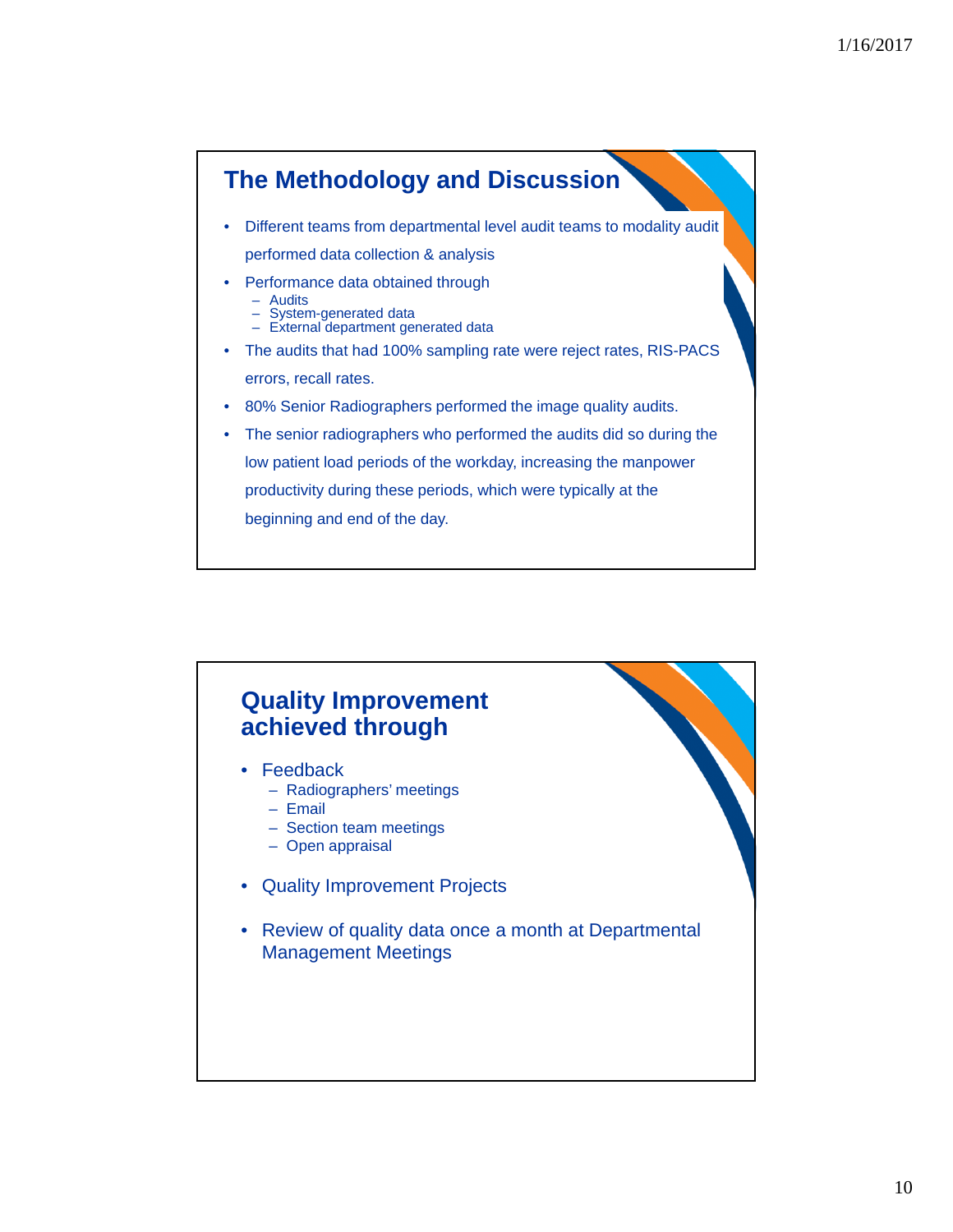

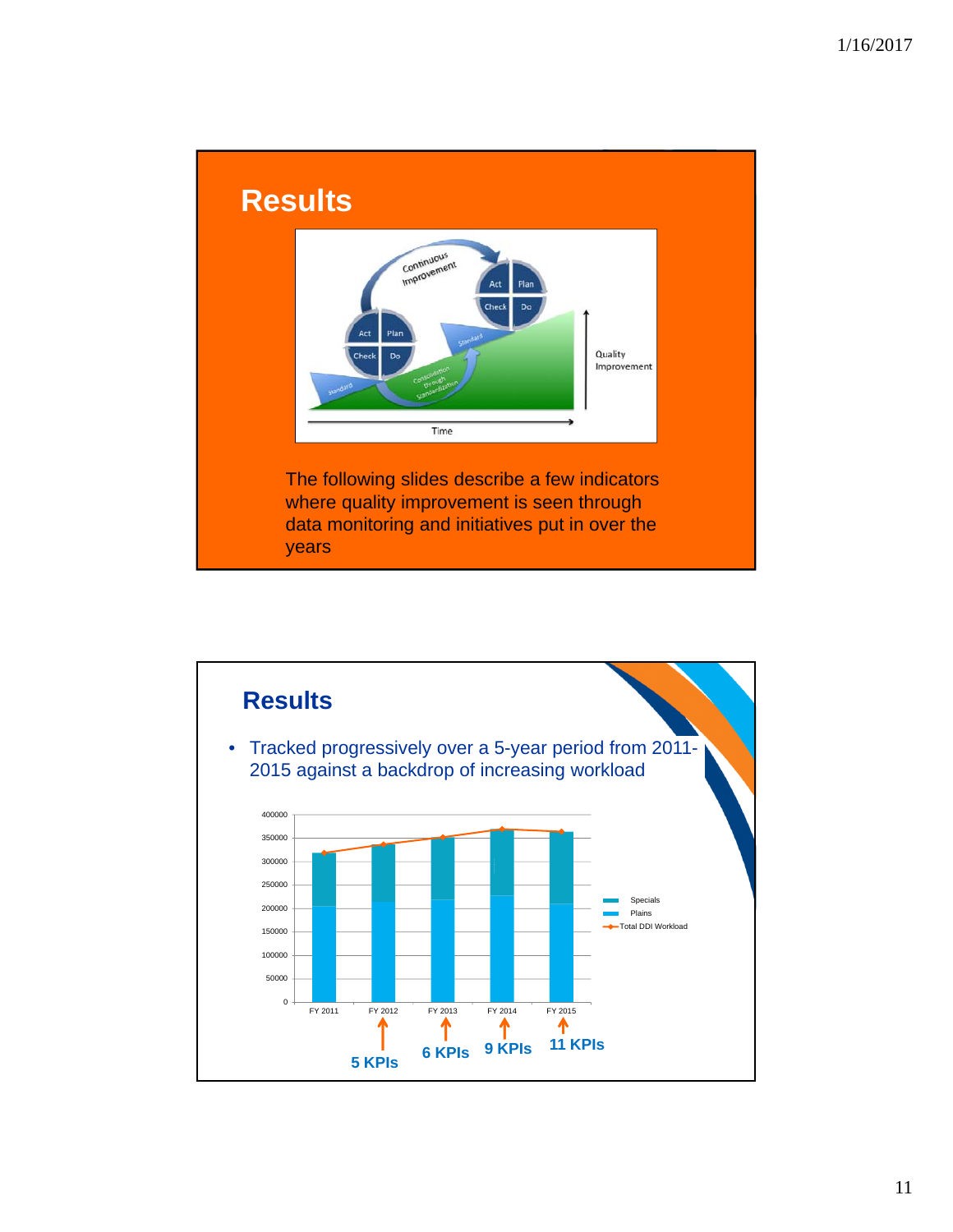

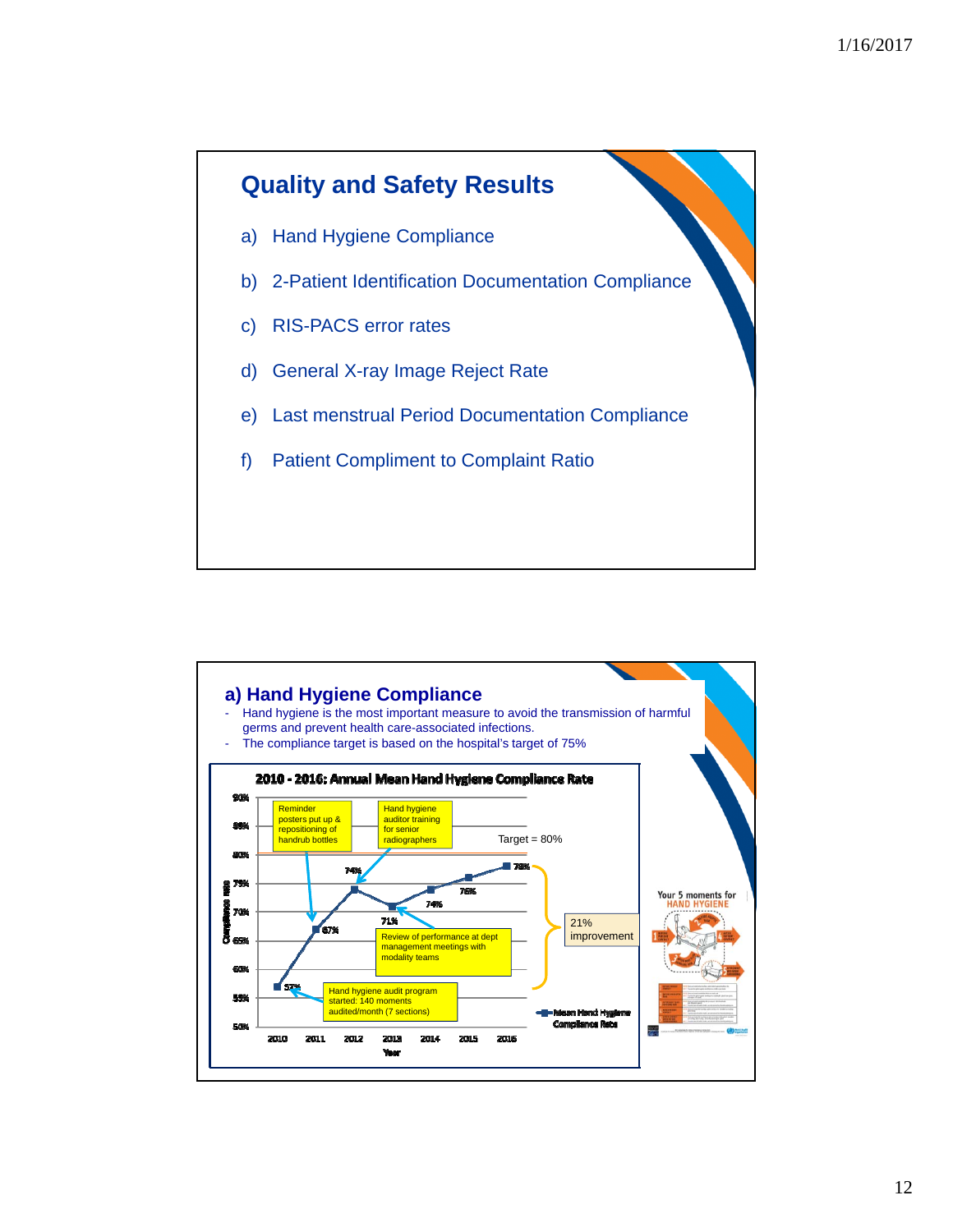

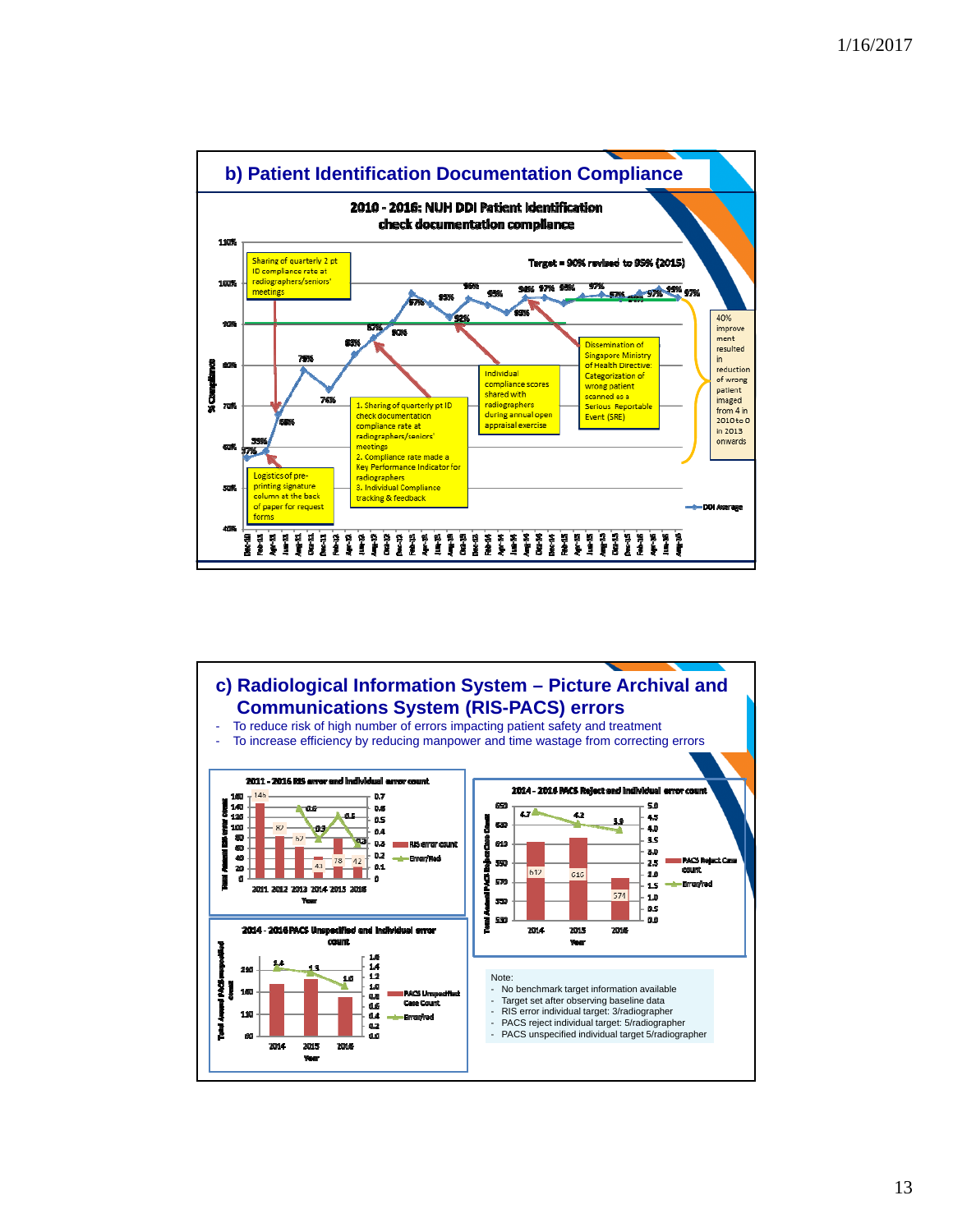

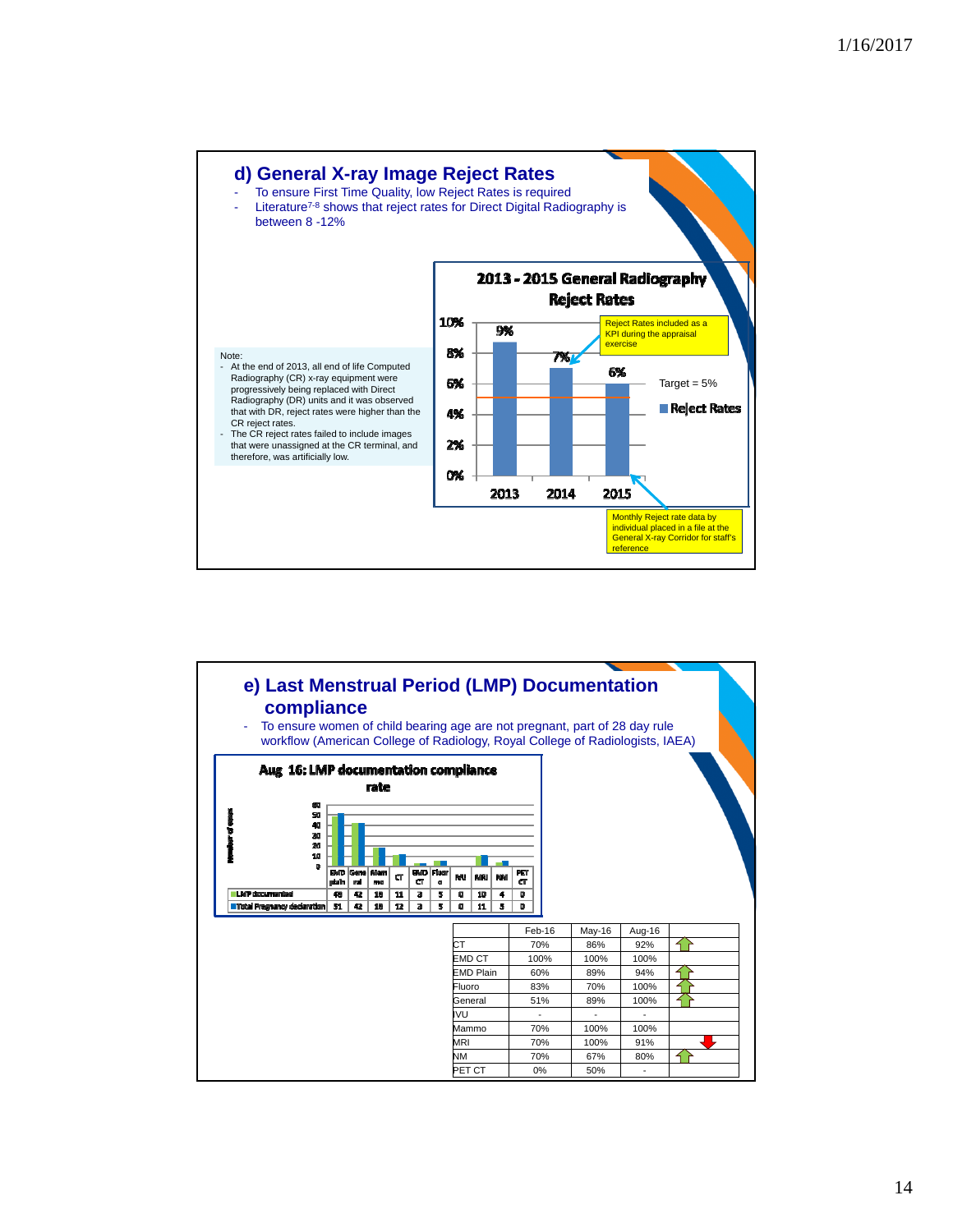

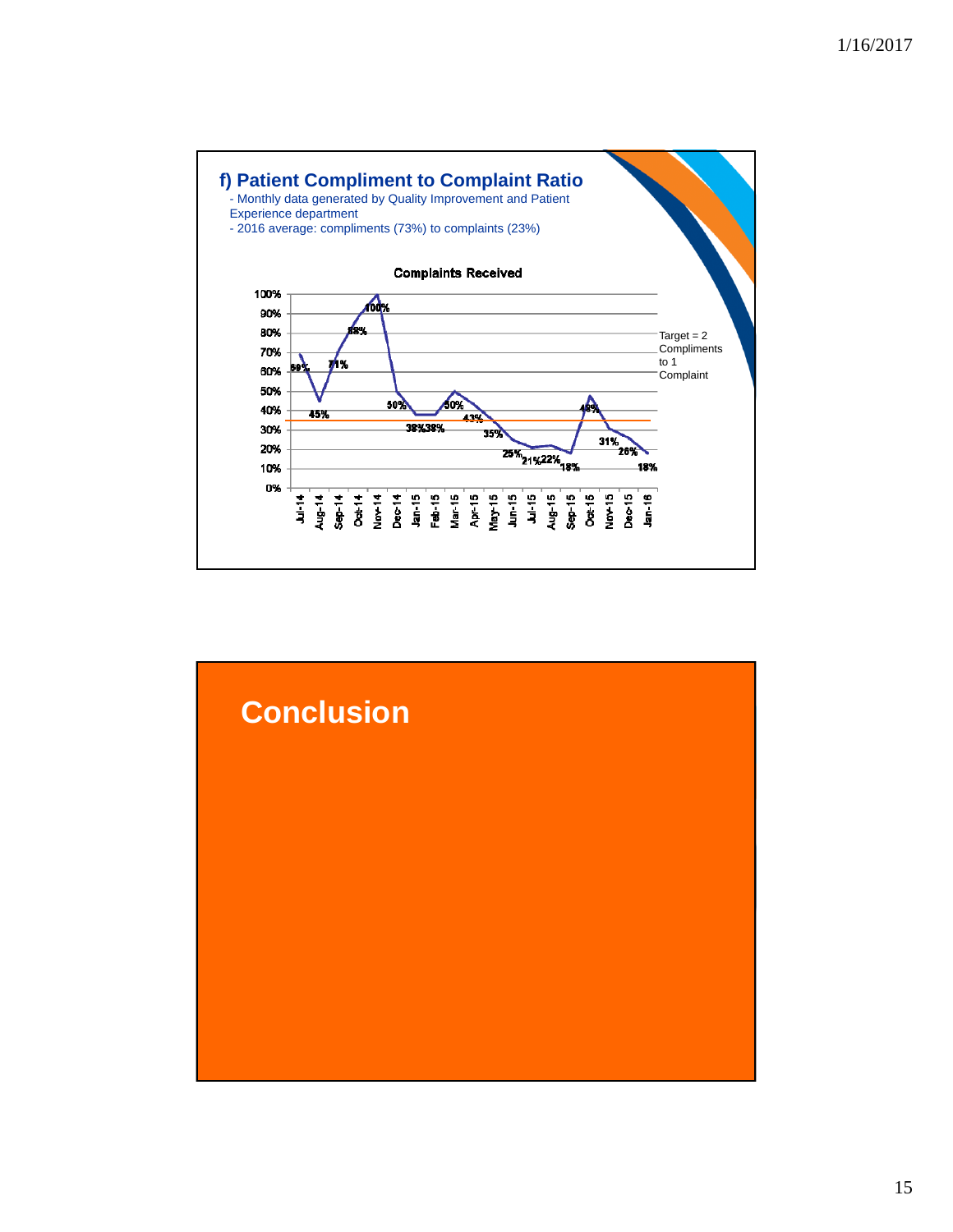# Performance measurement and monitoring creates a wave of reflection in action, and enables - quantitative measurements for performance tracking and sharing - Tracking of progress towards organizational and professional goals; Reduces waste from re-work Meaningful key performance indicators have: - improved the objectivity of radiographers' performance management; - provides tangible goals to strive towards; - improved overall performance of radiographers; and - yielded quality improvement for the department. Objectivity in performance appraisal increases radiographers' satisfaction and provides tangible goals to strive towards. **Conclusion**